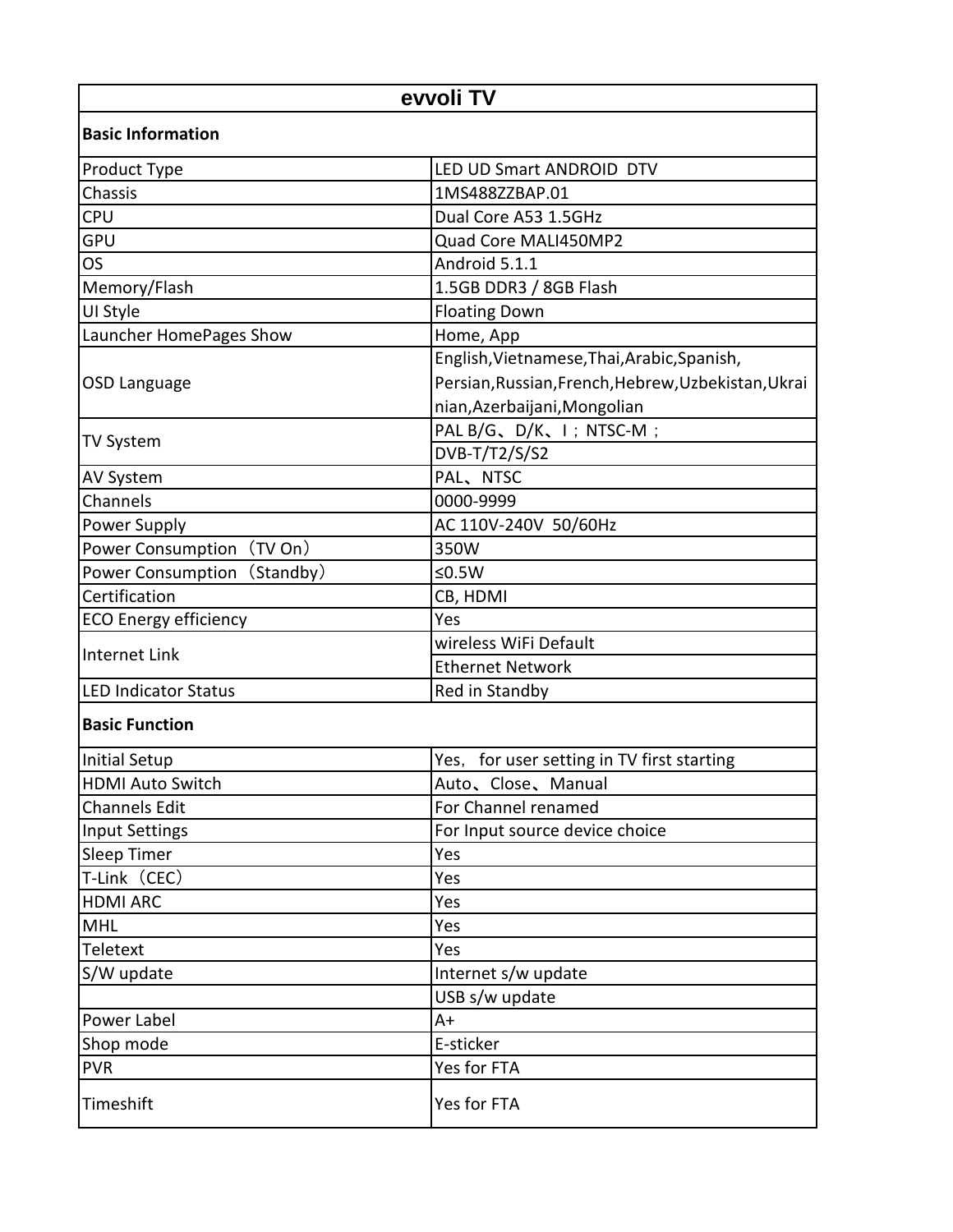| Picture Mode                    | Standard\Dynamic\Natural\Movie\Personal     |
|---------------------------------|---------------------------------------------|
| Screen Mode                     | 16:9\4:3\14:9\Cinerame\Zoom etc.            |
| <b>Noise Reduction</b>          | Low\Middle\High\Auto\Off                    |
| <b>Backlight Adjustable</b>     | Yes (0~100)                                 |
| Color Temperature               | Normal/Warm/Cool/Customer                   |
| Gamma Adjustable                | $-4$ to $4$                                 |
| Dynamic Contrast                | Yes                                         |
| Overscan                        | Yes                                         |
| <b>Picture Freeze</b>           | Yes                                         |
| Game Mode                       | Yes                                         |
| Film Mode                       | Yes                                         |
| <b>Picture Reset</b>            | Yes                                         |
| <b>Application List</b>         |                                             |
| <b>YouTube TCL version</b>      | Pre-install, Global Online Movies           |
| <b>Browser</b>                  | Webpage Browser                             |
| App Store 3.0                   | Special App Store available for download    |
| YuPPTV                          | Pre-install, India, MEA Online Movies       |
| ZEASN app store                 | App Store available for download            |
| Mediacenter                     | Media/Music play for USB Device             |
| E-Sticker                       | OEM version function demo in Shop mode      |
| <b>T-CAST</b>                   | Connect Mobile phone to TV sets and control |
|                                 | the TV like Remote using Phone;             |
|                                 | Push media file in Phone to TV Display and  |
|                                 | Enjoy big screen picture quality.           |
| <b>USB Device Media Format</b>  |                                             |
| <b>Music</b>                    | MP3/AC3/HE-AAC/LPCM/WMA                     |
| Picture                         | JPEG/BMP/PNG/GIF                            |
| Mutilmedia Video                | H.264/H.265/MPEG2/MPEG4                     |
|                                 | /Motion JPEG/VC1                            |
| <b>Signal Format Capability</b> |                                             |
| <b>DVI Video Format</b>         | Up to XGA for HDMI-PC                       |
| <b>HDMI Video Format</b>        | up to 1080P                                 |
| PC Compatibility                |                                             |
| <b>Panel Specification</b>      |                                             |
| <b>Backlight Unit</b>           | LED                                         |
| Panel supplier                  | <b>LGD</b>                                  |
| <b>Aspect Ratio</b>             | 16:9                                        |
| Panel Active Size (inch)        | 75"                                         |
| Display Resolution              | 3840*2160                                   |
|                                 | 350(typical)                                |